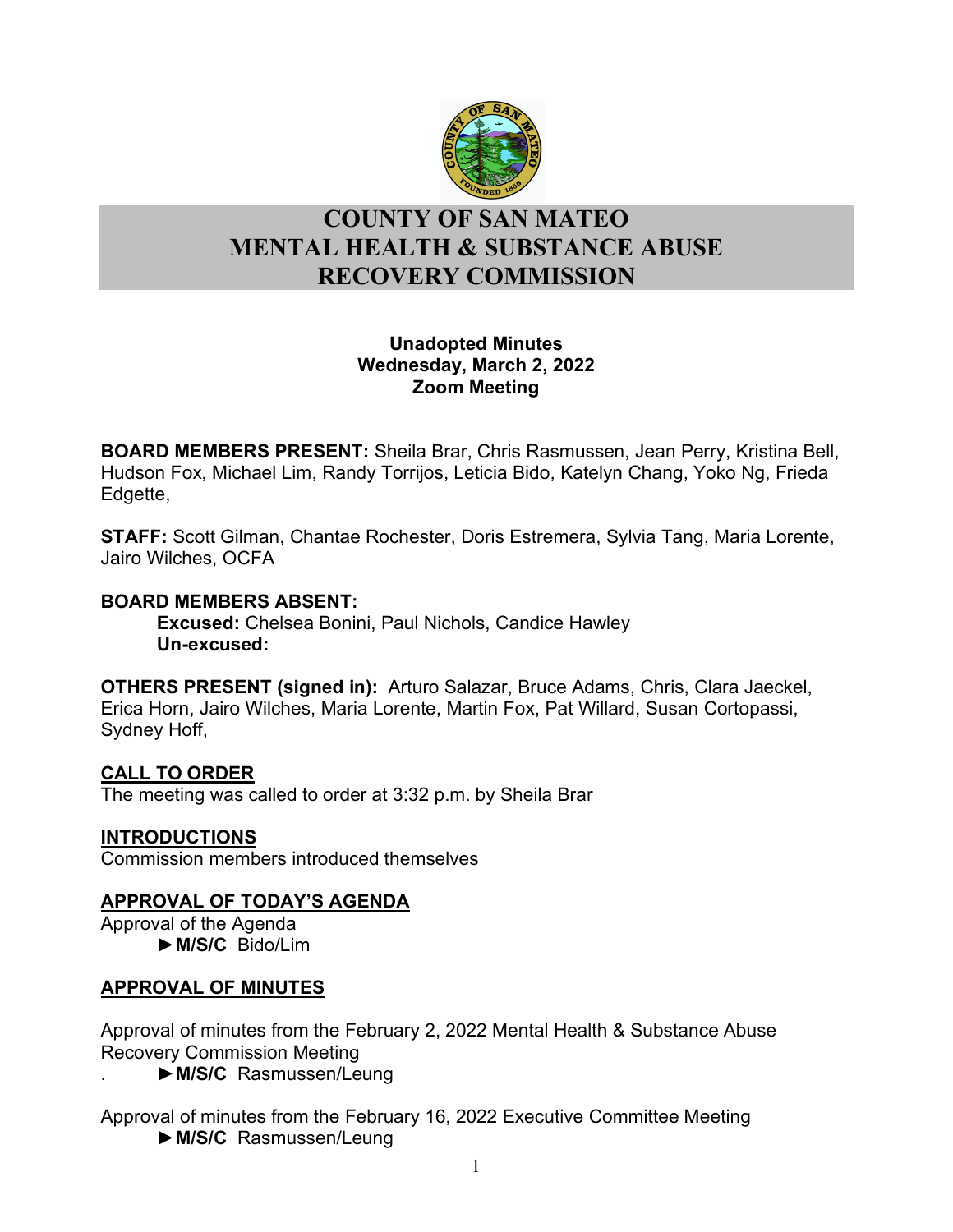## **Correspondence, Announcements, and Public Comment**

### Frieda Edgette

I wanted to let everyone know of two upcoming youth led events.

- 1. Health & Wellness Conference being put on by the Youth Commission. Several members of our youth committee will be presenting.
- 2. Virtual Summit in partnership with several community-based organizations.

Youth Leadership is doing several other events so I will drop those in the chat so people can share with their networks.

#### Leticia Bido

There's a mental health conference entitled Hope and Healing and it will take place on April 9. The conference is sponsored by the Archdiocese of San Francisco. The conference is open to anyone wanting to learn more about mental health and how to support those who are struggling with mental health matters. There is a registration fee of \$35 but they are offering scholarships. I will drop the link in the chat.

#### Chantae Rochester

Reminder to the commissioners that the County Manager's Office is hosting a Boards and Commissions training tomorrow from 8:30-11.

### Jean Perry

The County Commission on the Status of Women is holding their annual conference called Rise. It will be held on the March 23 and 24, there will be a panel of three women with lived experience at the conference. This is the first time they're having a mental health track at this conference. There are scholarships for this conference, there's a registration fee of \$25.

## Erica Horn, California Clubhouse

New owners have purchased the space we are in and they have extended our lease for three years with a couple of options to extend, they are planning to tear down the entire block so we will continue our search for a more permanent space. I also wanted to share that we are still operating in a hybrid model and we are slowly increasing our in-person. I'm excited and proud of the larger community because we just relaunched the Peer Recovery Collaborative and we've had two meetings so far; it involves peer run organizations in our county and one from Contra Costa County. We're coming together monthly to share resources and support one another because there are a lot of similar issues and/or challenges facing our organizations and opportunities as well, so we are looking at ways to collaborate and partner more. We have Heart & Soul, California Clubhouse, Voice of Recovery, Putnam Clubhouse and we have invited NAMI, if you know of any other peer run organizations that you think should be invited, please let me know.

#### Pat Willard

I'm speaking today on the topic of the mobile health crisis response team. Santa Clara County has funded a program called Trust which is a pilot program they are implementing in San Jose. It is shocking to me that San Mateo County doesn't have a similar non law enforcement involved mental health crisis team program.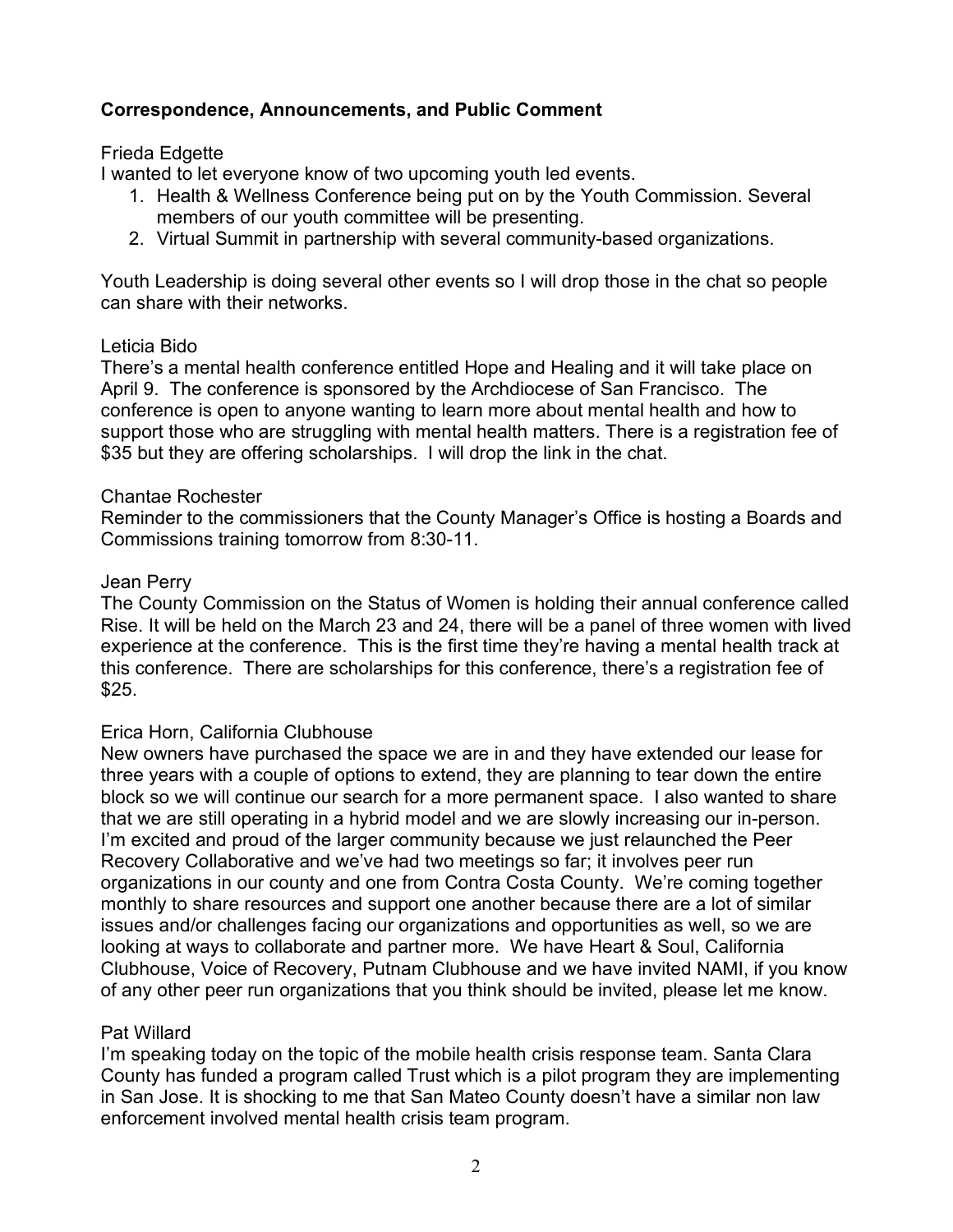## **STANDING COMMITTEES**

- **A. Committee for Children & Youth Reported by Katelyn Chang and Hudson Fox** Next meeting will be held on April 20, 2022 at 4:00 p.m. Via Teams
- **B. Committee for Adults Reported by Yoko Ng** Next meeting will be held on April 20, 2022 at 10:30 a.m. Via Teams
- **C. Committee for Older Adults Reported by Jean Perry** The next meeting will be held on April 6, 2022, at 10:30 a.m. Via Teams
- **D. Mental Health Services Act Steering Committee Reported by Leticia Bido and Jean Perry** The next meeting will be held on May 3, 2022 at 3:00 p.m. Via Zoom

Public Comment

#### Martin Fox

It's very interesting to hear everything that everybody is working on. I continue to work on the repeal of the LPS Act (Lanterman-Petris-Short-Act). I had a mother approach me again this past month, who is going to end up sending her child to Utah to get effective mental health treatment because California continues to have one of the 10 worst mental health treatment laws in the United States. When you talk about a roadmap, the roadmap should look for a way out of the prison that parents have adult children living with serious mental illness, who don't believe they're sick are in. When you have such a bad situation, the project that will put the commission ahead of everybody else is the project to replace the LPS Act. I appreciate your attempt to address the issues around the edges, but they will not lead to any meaningful change if we don't have a project aimed at relieving ourselves of one of the 10 worst mental health laws in the United States, please somebody pick that up as a project.

#### **Director's Report**

Reported by Scott Gilman, Director

Please see the [latest issue](https://www.smchealth.org/sites/main/files/file-attachments/directors_update_march_2022.pdf?1645636929) of the BHRS *Director's Update*.

Topics include:

- Kresge Grant Advances Public Health
- Focus on Eating Disorder Treatment
- Retirement Congratulations
- Advancing Diversity & Equity Work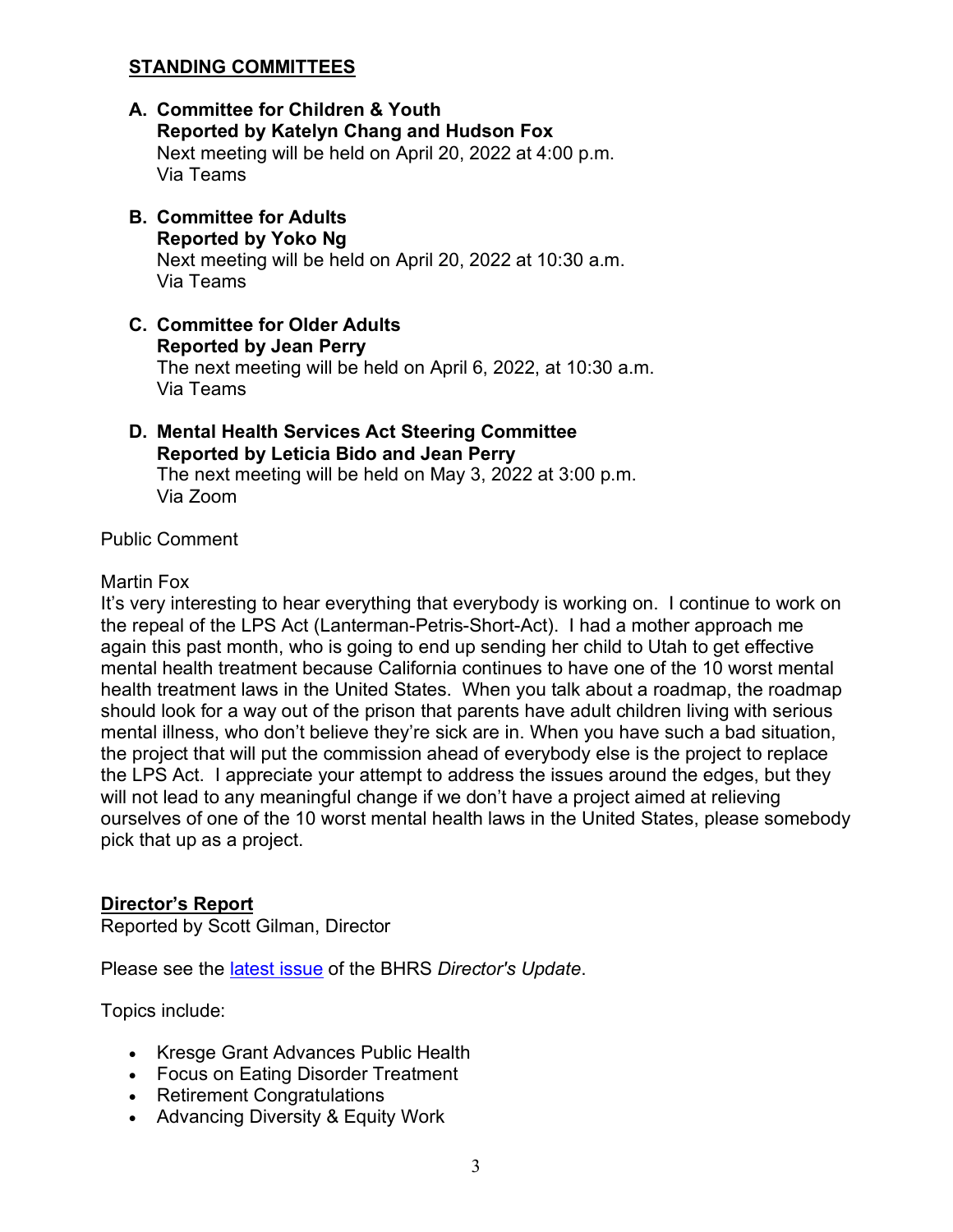## Medical Director Interviews

Thank you, Frieda for representing the commission on our medical director interview panel. We're fortunate, we now have two candidates for the position. We are also down a Deputy Medical Director. Dr. John Herbert, South County Psychiatrist, is retiring the end of this month.

### Cultural Competence Plan

We will be sending the plan to the Commission; it is full of great information. The racial equity work going on in the county plus data trends. You can see penetration rates, trends over the last three years, and the policies that we have put in place about the work we've done to make sure we have appropriate interpreter services. It's a great document.

- If you have thoughts, ideas, or things you think are missing, we want to hear about it
- It will also be posted on our website
- Please share the document, we would love to get others feedback
- We will do this again next year
- Data driven evidence based is where we want to be so there is a lot of data
- We can make decisions about equity projects and which direction we want to go

Capital Improvement Projects Grants

- We are actively pursuing those who have received two rounds of funding
- The first round was for bringing on a consultant
	- $\circ$  To help with mobile crisis services
	- o Non-law enforcement mobile crisis services
	- $\circ$  This funding was specifically targeted towards youth mobile crisis
	- o We are adding additional funding for a consultant
	- $\circ$  This will bring the community together about mobile crisis services in general
- The second round of funding was to apply for consulting time
	- $\circ$  To plan for capital improvements
	- $\circ$  The most recent round was shovel ready projects
		- **That's limiting for Counties**
	- o We do have a project in South San Francisco that we are looking at

Mayor's Initiative

- We did receive \$200,000 from the County to move the project forward
- We are matching it with some additional dollars so that we can move this out countywide
- Hopefully we will make the announcement at the May meeting for May is Mental Health Month

CBO'S

- We've notified our CBO''s that we contract with for treatment services that they will receive a 3% increase to their contracts, retroactive back to the beginning of the fiscal year (July)
- The County Manager committed to a 3% increase for next year as well
- All the organizations that we contract with to provide service, we were able to secure \$5 million in one-time funds
- The application will be posted by the end of the week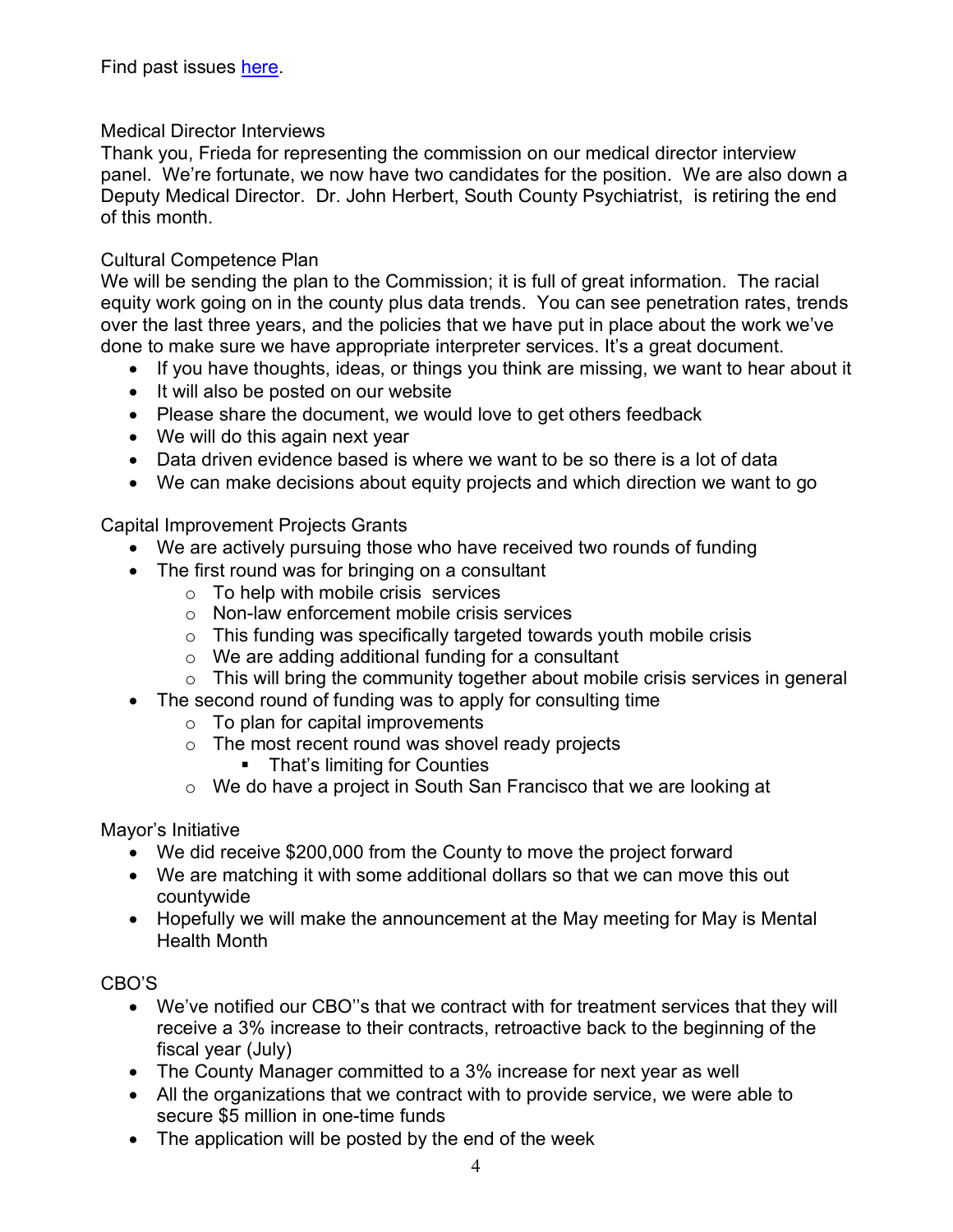• They will be able to apply and then we can get the funding out to them

## Public Comment

#### Jean Perry

When the CBOs apply for funding, can it be used to provide wi fi for their locations? I assume that our ability to provide free data on devices is not going on forever and it's a lifeline now that people know how to use it, we need to keep that open for them.

A: The County is launching an initiative for that, but they can apply for anything related to Telehealth.

#### Jean Perry

In your written report, on page 3, you talk about the different components of the Kresge Foundation Grant talks about equity through arts library series, can the public get their hands on that?

A: Yes, it will be circulating around the community.

### Jean Perry

On the last page of the report with the data numbers, it feels like it's more common than not that people's loved ones have both a mental health challenge and substance use challenge and I'm wondering if we can see numbers that tell us both the need in our community and the capacity for a response to that dual diagnosis?

A: I will look into that Jean. I think what we could do would be to identify how many of our consumers with mental health have dual diagnosis.

#### Michael Lim

I was approached by a family that was having an issue getting into respite care and was told that it was not in operation, and I was wondering if I could get an update?

A: The provider for Serenity House gave us 30 days' notice and moved out, so we've done an emergency contract with Telecare. They are working on setting up licenses and having that transferred now. We are trying to fastrack it with the state because it's a major missing link.

## Michael Lim

Do you know if Telecare has any plans to use a Peer Support Specialist in running the place?

A: I'm not sure. I'm not sure if that's in their current staffing plan.

#### Martin Fox

The Brittany Spears conservatorship situation has triggered a number of pieces of legislation affecting conservatorship and most of them are arising out of the probate code initiated conservatorships but several of them are spilling over, is there anyone that is monitoring this situation and if there is, could you please give me an idea of how to contact them because I've been getting calls from people dealing with individuals that have developmental disabilities and they're quite concerned that they're getting treated, along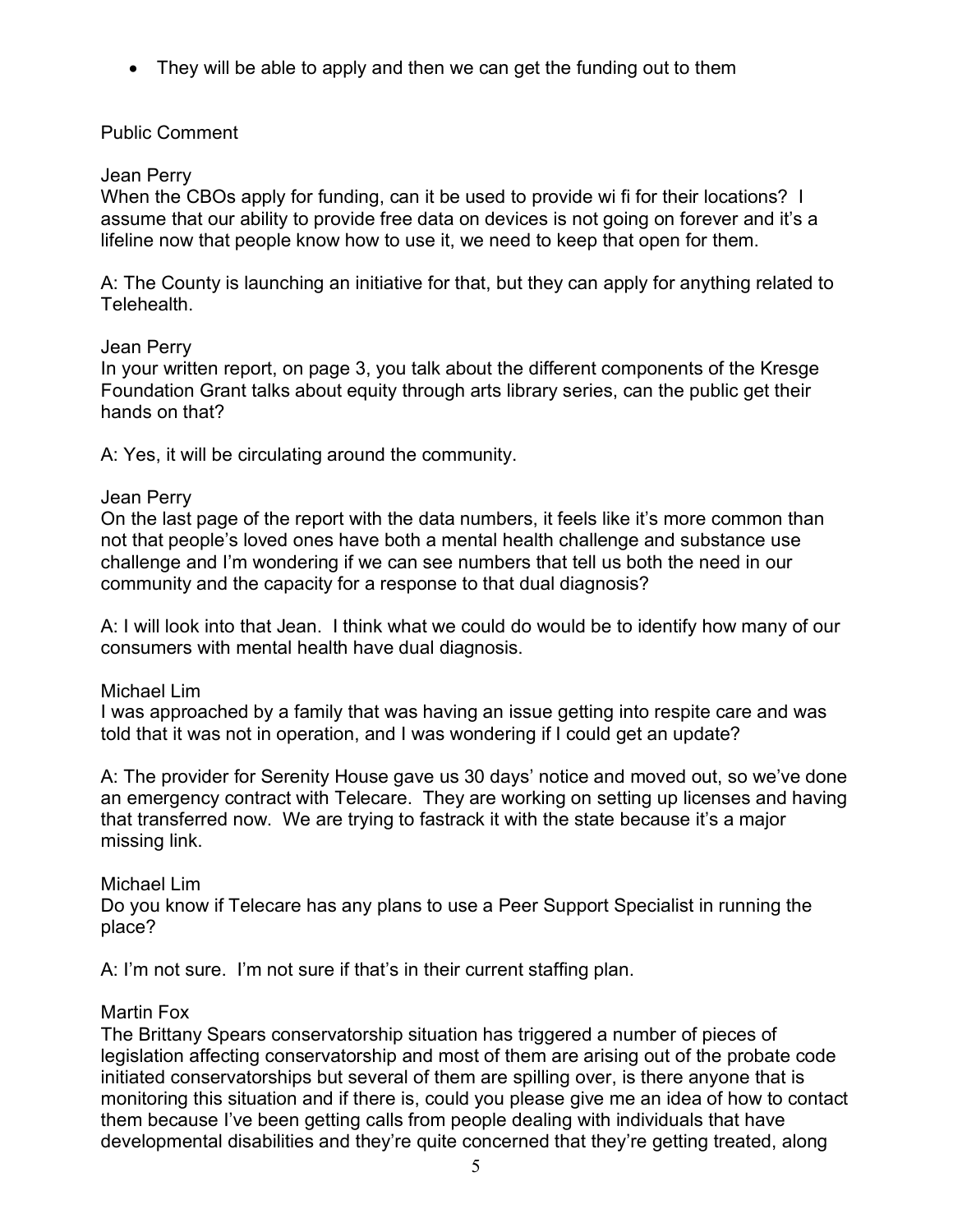with the Alzheimer's people. They have and distinctly different points of view in that community.

A: Yes, there are so many bills and legislation being introduced right now about LPS grave disability. Our association has formed a special workgroup to monitor and review all the legislation that comes out. Our county has identified reducing homelessness as a priority and looking at grave disability as a potential issue that we must look at legislatively. I can forward you the information for the legislative group.

#### **Old Business**

*Action Item:* Vote to approve MHSARC By Law changes and forward to the Board of Supervisors for approval

►**M/S/C** Rasmussen/Bido

#### **New Business**

*Action Item: Vote to open 30-day Public Comment Period for the FY 2022-23 Mental Health Services Act (MHSA) Annual Update for Program and Expenditures* ►**M/S/C** Torrijos/Perry

## **Liaison, Task Force and Ad Hoc Committees**

### **Suicide Prevention Committee Reported by Yoko Ng**

Presentation from Mr. Stan Collins, Suicide Prevention Specialist, California Mental Health Services Authority Technical Team

Participants Learn:

- Responsible media reporting
- How to engage the news media as partners in suicide prevention
- How to create effective suicide prevention materials and talking points

The recording will be shared with participants or you can contact the Suicide Prevention Committee to request the materials.

The next meeting will be Tuesday, April 5, 1:30-3:30 p.m. Topics: Workgroups that advance the objectives of the suicide prevention roadmap and

prioritized by the suicide prevention committee.

## **Mental Health and Law Enforcement Partnership Reported by Chris Rasmussen**

The committee did not meet in March. Next meeting is Tuesday, April 19, 2022 at 12:00-100 p.m.

#### **Presentation**

MHSA Annual Update Presented by: Doris Estremera, MHSA Manager Jean Perry, MHSARC Member Leticia Bido, MHSARC Member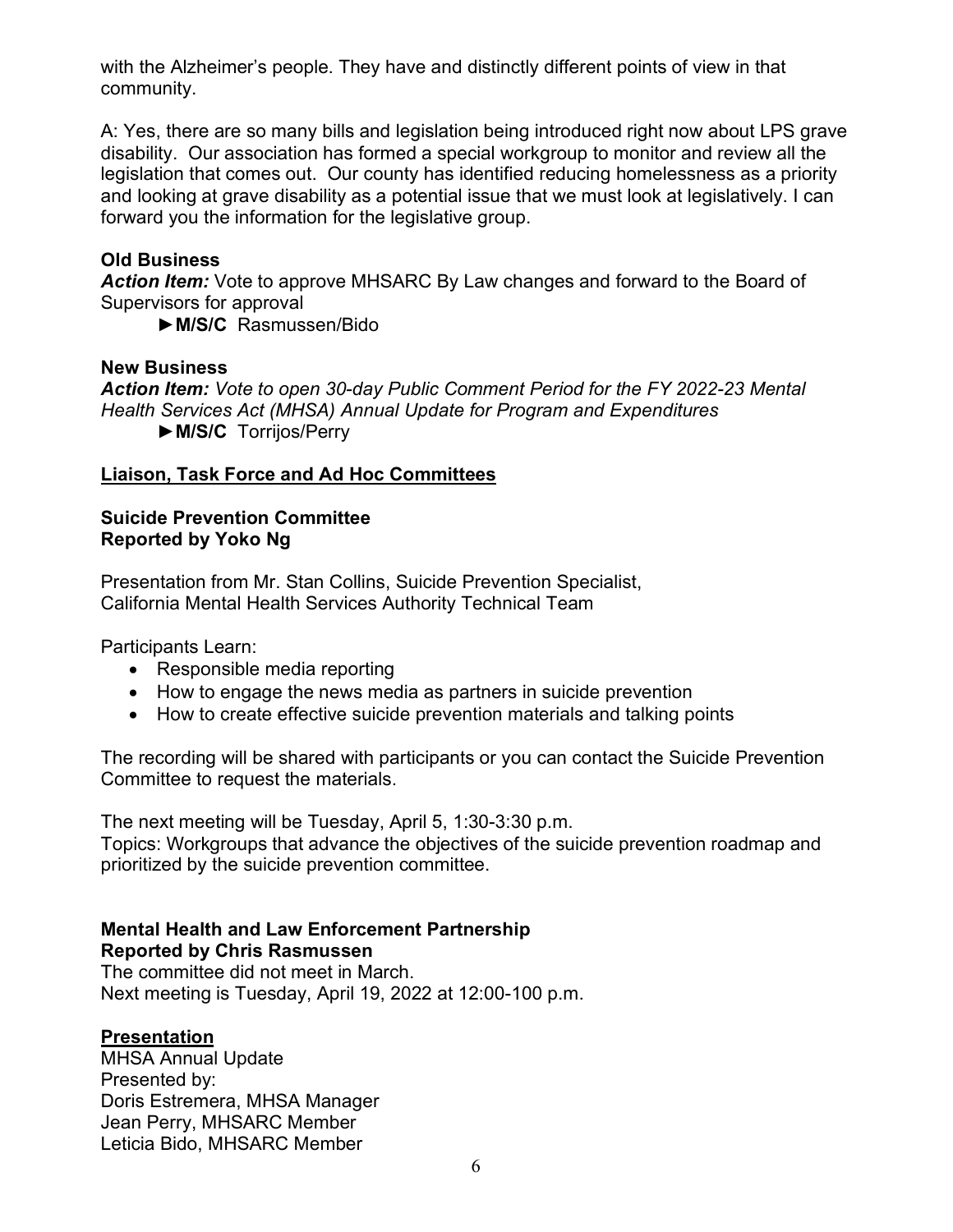The Power Point presentation is attached. If you would like to submit a public comment, please visit the MHSA website at [www.smchealth.org/MHSA](http://www.smchealth.org/MHSA) or email [mhsa@smchealth.org.](mailto:mhsa@smchealth.org)

The 30-day public comment period has officially begun. We look forward to obtaining all feedback and will certainly be providing more updates at our next meeting.

Please make your comments before the 29<sup>th</sup> day so that we can have the opportunity to give your comments thought and weigh your recommendations.

#### Public Comment

#### Michael Lim

Can go back to the slide with the revenue and expenses chart? In the past three years emergency meeting there has been a request on adding the linen on unspent reserves and putting in mandatory reserves that make sense for our county to keep and I was wondering if you could this time add it into discharge?

A: Yes, I remember you made that comment, and it was added to the minutes of that meeting, I will make sure it is added and that it is always in the annual update.

#### Michael Lim

The reason I'm asking is because the revenues and expenses just show the money coming in and the money going out like a cash flow chart. In 2020 and 2021 there is a big boost on the revenue, and it would make more sense, at least to me, to know how that affects our reserves and how much leeway do we have between the reserve that we must what is mandatory reserve.

#### Frieda Edgette

Congratulations! This is all very exciting, hats off to you all for doing the process and I am personally excited to dive deep into the logistics. There's a lot of exciting and broad varied things happening in the county, so hats off to your efforts.

#### Randy Torrijos

When it comes back to the commission at the next meeting, is that the last time this commission sees it before it goes the BOS?

A: When we come back to the commission in April that will be the last time, they will see it before it goes to the BOS, depending on public comment and if we make any substantive changes.

| <b>Meeting Adjourned:</b>   | The meeting was adjourned at 5:05 p.m. by<br><b>Sheila Brar</b> |
|-----------------------------|-----------------------------------------------------------------|
| <b>Next MHSARC Meeting:</b> | April 6, 2022 from 3:30-5:00 p.m.<br><b>Virtual Meeting</b>     |